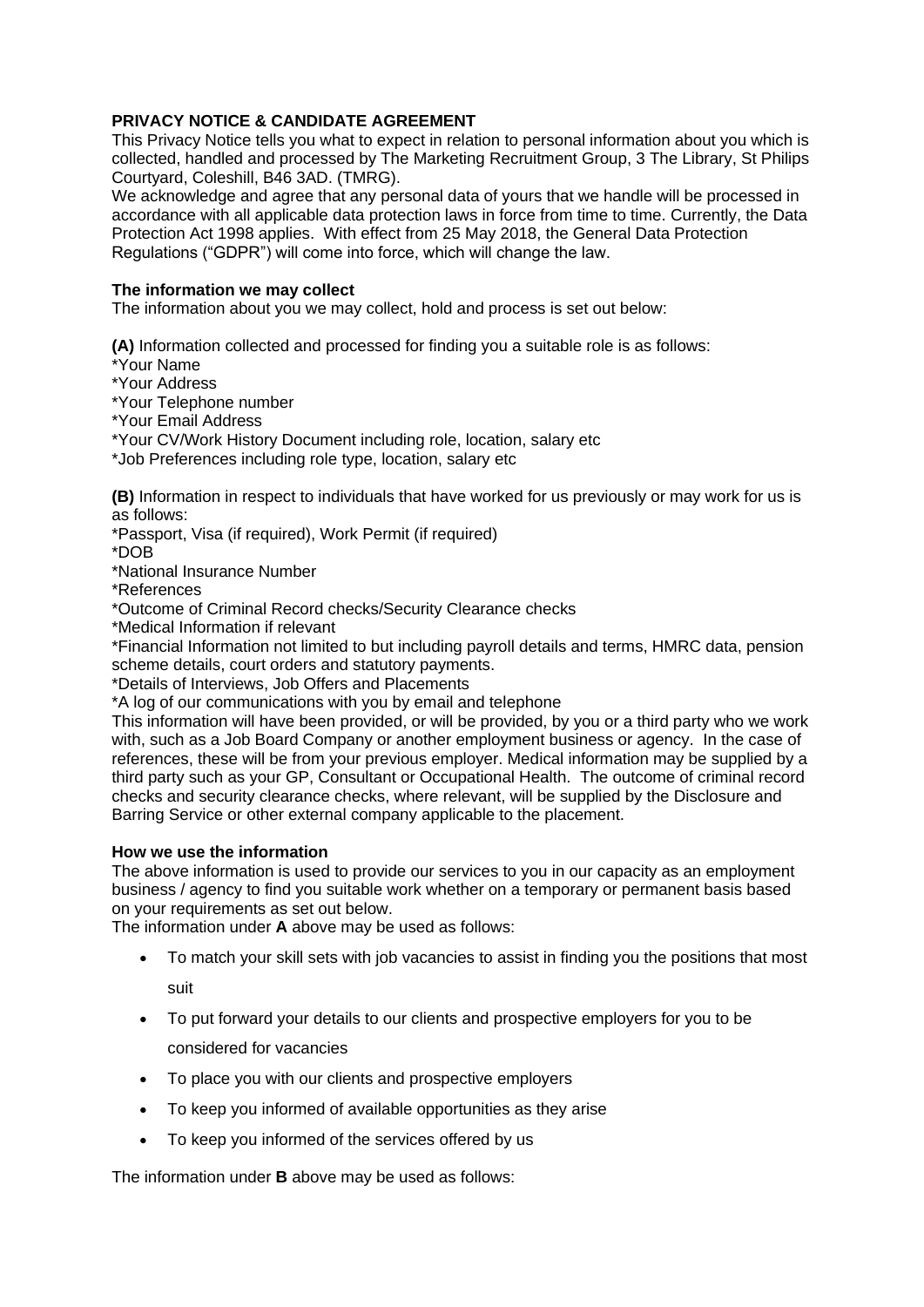- To establish that you have the right to work
- To undertake relevant security and criminal record checks as required by our clients and prospective employers and as permitted by law
- To deal with any medical and health and safety issues relating to certain positions
- To put in place contractual arrangements and documentation once a role has been secured
- To pay you if placed in a Temporary role

# **How we hold the information**

All the personal data we have is stored on Bond Adapt propriety database in the UK. More information on the Bond processing activities can be [found](http://files.clickdimensions.com/erecruitcom-a1zj3/files/adaptgdprprocessenhancements.pdf?_cldee=YW5keUB0bXJncm91cC5jby51aw%7b1597936798b62daa3890d68a9cc8469a6ca8b1d53d28c0d57f6fa4a333280cfa%7d3d%7b1597936798b62daa3890d68a9cc8469a6ca8b1d53d28c0d57f6fa4a333280cfa%7d3d&recipientid=contact-02a257c75959e6118172005056884ea4-055e688ac49a4857ad85edd4f22b5393&esid=908477bb-303f-e811-81e7-005056884ea4&urlid=1) here.

# Disclosure of your information

Your CV and related information will be shared or sent to prospective employers and our clients. Once you have secured a placement additional information will be provided to them to enable the placement to proceed. Such employers and clients will usually be located inside the European Economic Area (EEA) but may be outside of the EEA. Personal data shall not be transferred to a country or territory outside the EEA unless that country or territory ensures an adequate level of protection or the appropriate safeguards are in place for your rights and freedoms. Before such a transfer takes place outside of the EEA, we will provide you with further information concerning this.

Other trusted third parties that we may share your data with are as follows: HM Revenue and Customs, pension scheme providers, legal advisors and other companies for the purpose of undertaking pre-engagement checks for the role or for paying you.

## **What is the legal basis for processing the information?**

We rely on our 'Legitimate Interest Test' to process the information marked with an \* above which is collected at the outset of the recruitment process and can be supplied to you on request. By applying for a role, or registering with TMRG and agreeing to this notice, you are entering in to a Contract for Services, thereby triggering our Legitimate Interest Test.

Information and documentation to establish your right to work is processed by us as we are legally obliged to do so.

In respect of medical information, the basis for us processing this will depend on the circumstances, but will usually be for one of the following reasons:

- It is necessary to protect health and safety or
- To prevent discrimination on the grounds of disability or
- Where consent has been obtained, if required.

Information in relation to criminal record checks, which are relevant for some roles, will be processed on the basis that it is necessary for us to comply with the law or consent will be obtained, if required.

Once a position has been found for you, we will process your personal data, including financial information, for the purpose of you entering into a contract to fulfil your role and to enable us to pay you, depending on the specific contractual arrangements and circumstances.

For the purposes of paying you, where relevant, we are legally obliged to provide information to HMRC.

Once a placement has been secured, we may also process your data on the basis of our legitimate interests i.e. for administrative purposes.

## **Your rights**